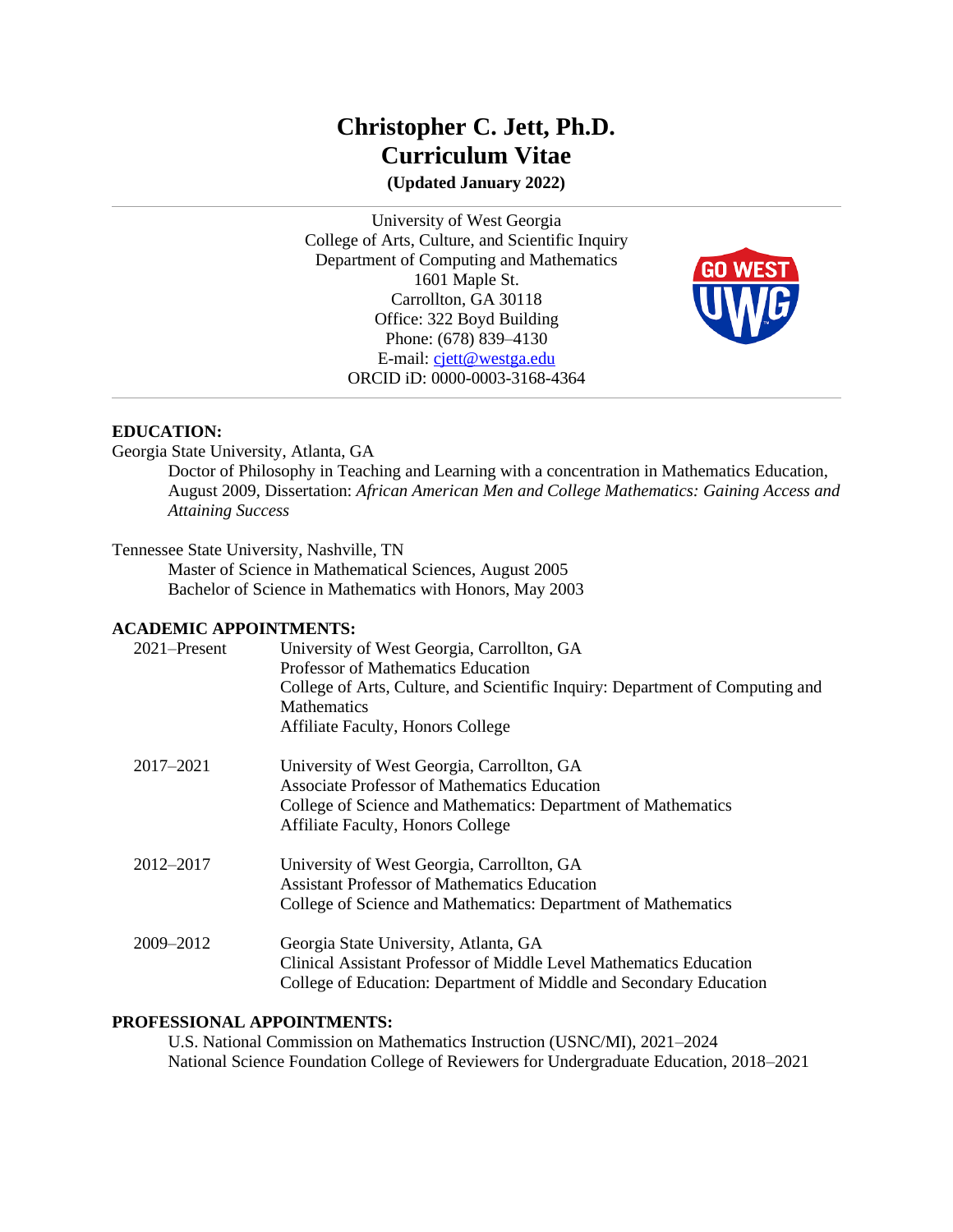# **AWARDS, HONORS, & RECOGNITIONS:**

Research in Mathematics Education SIG Speaker Series, 2021 (inaugural speaker) Student Experience Research Network (SERN): Midcareer Fellowship, 2021–2022 National Science Foundation CAREER Award, 2016–2021 (first in UWG's history) CACSI—Excellence in Research and Creative Activity Award, 2021 Mathematically Gifted and Black Honoree, 2020 TSU—Louis Stokes Alliance for Minority Participation (LSAMP) Trailblazer, 2020 Association of Mathematics Teacher Educators (AMTE) Early Career Award, 2019 Presidential Early Career Award for Scientists and Engineers (PECASE), 2019 Best of the West—Academic Affairs Strategic Imperative Award, 2018 UWG Regents' Teaching Excellence Award, Scholarship of Teaching & Learning, 2016 UWG President's Development Award, 2014 College of Science and Mathematics Excellence in Teaching Award, 2014

# **OUTREACH EFFORT:**

Founder—African American Male Mathematics Network (AAMMN)

# **RESEARCH & SCHOLARY ACTIVITY**

#### **Areas of Specialization:**

Mathematical persistence/success among African American male STEM students; critical race theory; Black masculinity theory; culturally relevant pedagogy

#### **Books:**

Jett, C. C. (under contract). *The mathematical brotherhood: An ethnographic portrait of a mathematics learning community* (working title)*.* Teachers College Press.

Davis, J., & Jett, C. C. (Eds.). (2019). *Critical race theory in mathematics education.* Routledge.

#### **Refereed Journal Articles:**

McGee, E. O., Jett, C. C., & White, D. T. (under review). Factors contributing to Black engineering and computing faculty's pathways towards university administration and leadership.

Jett, C. C. (2021). The qualms and quarrels with online undergraduate mathematics: The experiences of African American male STEM majors. *Investigations in Mathematics Learning, 13*(1), 18–28. https:/[/doi.org/10.1080/19477503.2020.1827663](https://doi.org/10.1080/19477503.2020.1827663)

Jett, C. C. (2021, online first version). "Third floor respect": A Black masculinist examination of Morehouse College's mathematics learning community. *The Journal of Higher Education.* https://doi.org/10.1080/00221546.2021.1971486

Jett, C. C., Savage, K. Ortiz, N., & China, E. (2021). Black male mathematics educators speak: Reflections from a symposium. *Journal of African American Males in Education, 12*(2), 1–16. https://jaamejournal.scholasticahq.com/article/29843-black-male-mathematics-educators-speakreflections-from-a-symposium

Ramsay-Jordan, N., & Jett, C. C. (2020). A call to action: Lessons learned from a book club about supporting and mentoring underrepresented STEM students. *Journal of Underrepresented and Minority Progress, 4*(2), 275–291*.* htpps:/[/doi.org/10.32674/jump.v4i2.3047](https://doi.org/10.32674/jump.v4i2.3047)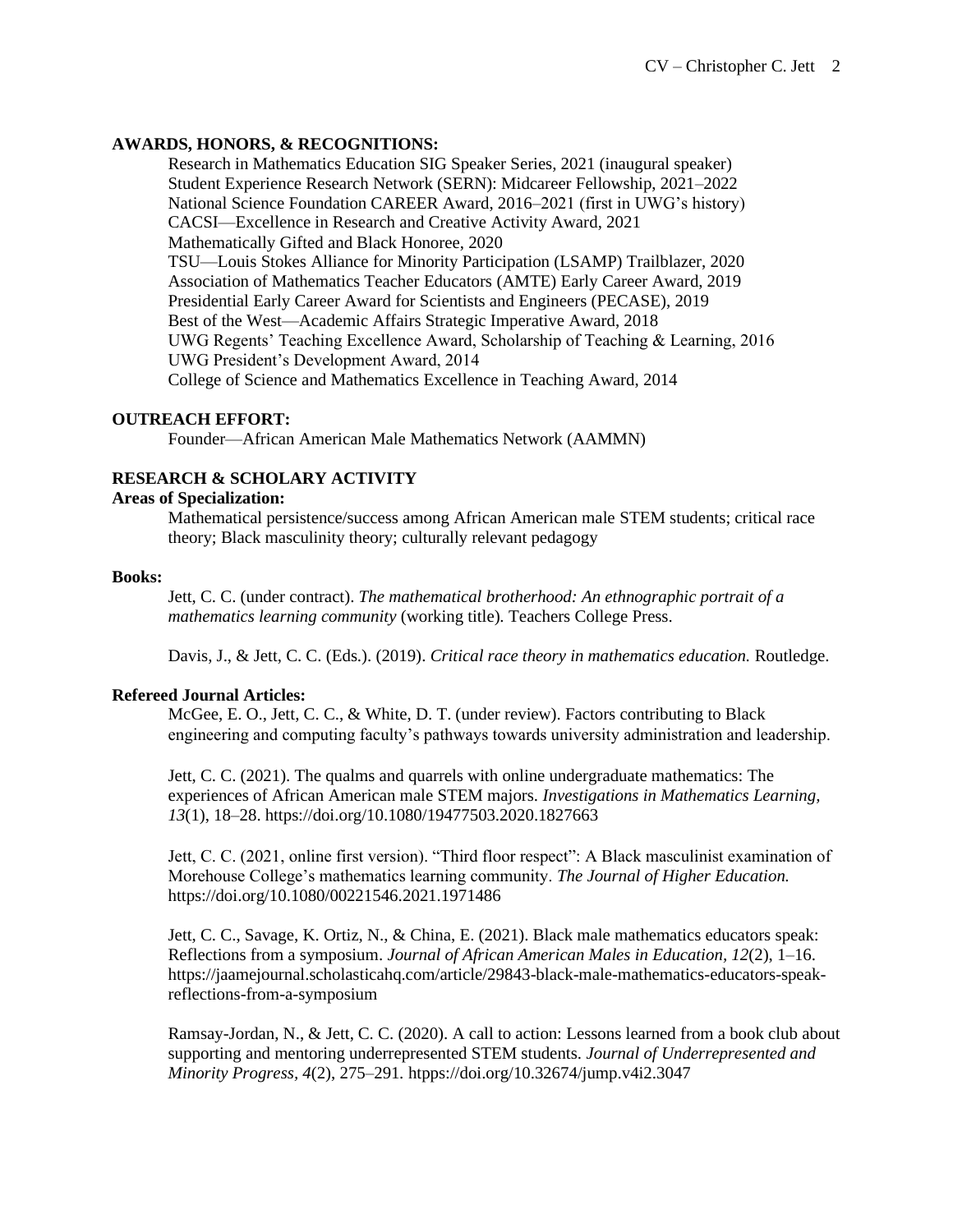Edelman, J., Green, K., & Jett, C. C. (2019). Children's literature to inform mathematics teaching and learning: A systematic review of the literature from 1991–2016. *The International Journal of Science, Mathematics, and Technology Learning, 26*(1), 49–60*.* https://doi:10.18848/2327-7971/CGP/v26i01/49-60

Jett, C. C. (2019). "I have the highest GPA, but I can't be the valedictorian?": Two Black males' exclusionary valedictory experiences. *Race Ethnicity and Education.*  https://doi.org/10.1080/13613324.2019.1599341

Jett, C. C. (2019). Mathematical persistence among four African American male graduate students: A critical race analysis of their experiences. *Journal for Research in Mathematics Education, 50*(3), 311–340*.* https:/[/doi.org/10.5951/jresematheduc.50.3.0311](https://doi.org/10.5951/jresematheduc.50.3.0311)

Bryan, N., & Jett, C. C. (2018). "Playing school": Creating possibilities to inspire Black male teachers through culturally relevant play. *Journal for Multicultural Education, 12*(2), 99–110*.*  https:/[/doi.org/10.1108/JME-04-2017-0024](https://doi.org/10.1108/JME-04-2017-0024)

Jett, C. C. (2018). The effects of children's literature on preservice early childhood education mathematics teachers' thinking. *Journal of the Scholarship of Teaching and Learning, 18*(1), 96– 114*.* https://doi:10.14434/josotl.v18i1.20722

Jett, C. C. (2016). Ivy League bound: A case study of a brilliant African American male mathematics major. *Spectrum: A Journal on Black Men, 4*(2), 83–97*.* https://doi:10.2979/spectrum.4.2.05

Jett, C. C., & Cross, S. B. (2016). Teaching about diversity in Black and White: Reflections and recommendations from two teacher educators. *The New Educator, 12*(2), 131–146. https:/[/doi.org/10.1080/1547688X.2015.1058448](https://doi.org/10.1080/1547688X.2015.1058448)

Jett, C. C., McNeal Curry, K., & Vernon-Jackson, S. (2016). Let our students be our guides: McNair Scholars "guide" three urban teacher educators on meeting the needs of culturally diverse learners. *Urban Education*, *51*(5), 514–533. https:/[/doi.org/10.1177/0042085914549262](https://doi.org/10.1177%2F0042085914549262)

Larnell, G. V., Bullock, E. C., & Jett, C. C. (2016). Mathematics, social justice, and race: A critical race analysis of teaching mathematics for social justice. *Journal of Education, 196*(1), 19– 29*.* https:/[/doi.org/10.1177/002205741619600104](https://doi.org/10.1177%2F002205741619600104)

Jett, C. C. (2015). Secret, lies, and algebra: Using a novel to explore mathematics concepts. *Voices from the Middle, 22*(3), 33–37. https://www.proquest.com/docview/1661724090?accountid=15017

Jett, C. C., Stinson, D. W., & Williams, B. A. (2015). Communities for and with Black male students: Four strategies can be effective in creating supportive learning environments. *Mathematics Teacher, 109*(4), 284–289. https://doi:10.5951/mathteacher.109.4.0284

Jett, C. C. (2014). Using mathematics literature with prospective secondary mathematics teachers. *Journal of Mathematics Education at Teachers College, 5*(2), 49–53. https:/[/doi.org/10.7916/jmetc.v5i2.654](https://doi.org/10.7916/jmetc.v5i2.654)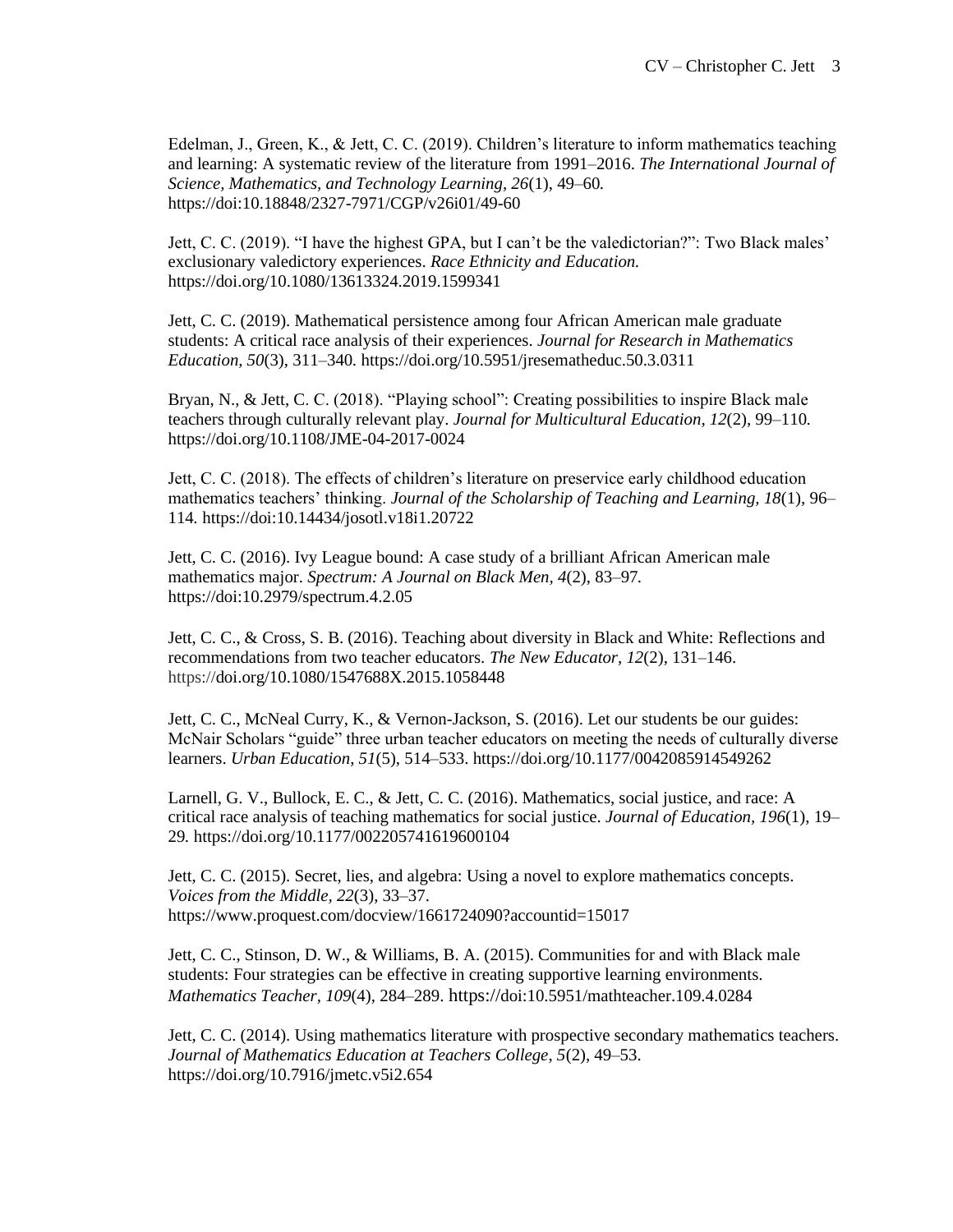Jett, C. C. (2013). Culturally responsive collegiate mathematics education: Implications for African American students. *Interdisciplinary Journal of Teaching and Learning, 3*(2), 102–116. <https://eric.ed.gov/?id=EJ1063224>

Jett, C. C. (2013). HBCUs propel African American male mathematics majors. *Journal of African American Studies, 17*(2), 189–205. https://www.jstor.org/stable/43525456

Jett, C. C. (2012). Critical race theory interwoven with mathematics education research. *Journal of Urban Mathematics Education, 5*(1), 21–30. https:/[/doi.org/10.21423/jume-v5i1a163](https://doi.org/10.21423/jume-v5i1a163)

Jett, C. C. (2012). "Don't just talk about it; be about it": Doing equity work in mathematics education. *Journal of Mathematics Education at Teachers College, 3*(2), 25–29. https:/[/doi.org/10.7916/jmetc.v3i2.749](https://doi.org/10.7916/jmetc.v3i2.749)

Jett, C. C. (2012). Let's produce culturally responsive pedagogues on deck. A response to "There is no culturally responsive teaching spoken here: A critical race perspective." *Democracy and Education*, *20*(2), Article 16. democracyeducationjournal.org/home/vol20/iss2/16

Jett, C. C. (2011). "I once was lost, but now am found": The mathematics journey of an African American male mathematics doctoral student. *Journal of Black Studies, 42*(7), 1125–1147. https://doi:10.1177/0021934711404236

Jett, C. C. (2010). "Many are called, but few are chosen": The role of spirituality and religion in the educational outcomes of "chosen" African American male mathematics majors. *The Journal of Negro Education, 79*(3), 324–334. https://www.jstor.org/stable/20798352

#### **Referred Book Chapters:**

Jett, C. C., & Davis, J. (2020). Black males' STEM experiences: Factors that contribute to their success. In E. O. McGee, & W. H. Robinson (Eds.), *Diversifying STEM: Multidisciplinary perspectives on race and gender* (pp. 192–208)*.* Rutgers University Press.

Davis, J., & Jett, C. C. (2019). Inserting mathematics into critical race theory in education: An exploration of William F. Tate's scholarship. In J. Davis, & C. C. Jett (Eds.), *Critical race theory in mathematics education* (pp. 7–17). Routledge.

Jett, C. C. (2019). Using personal narratives to elucidate my CRT(ME) journey. In J. Davis,  $& C$ . C. Jett (Eds.), *Critical race theory in mathematics education* (pp. 164–182). Routledge.

Bullock, E. C., & Jett, C. C. (2018). Choosing to produce: The early career researcher's commitment to quality *and* quantity. In A. Kemp (Ed.), *Dignity of the calling: Educators share the beginnings of their journeys* (pp. 396–401). Information Age.

Jett, C. C. (2016). Building on our mathematical legacy of brilliance: A critical race reflective narrative. In B. L. McGowan, R. T. Palmer, J. L. Wood, & D. F. Hibbler (Eds.), *Black men in the academy: Narratives of resiliency, achievement, and success* (pp. 77–91)*.* Palgrave Macmillan.

Jett, C. C. (2014). A review of mathematics education research within an African Studies context. In V. O. Okafor (Ed.), *The state of Africana Studies today: Essays on scholarship and pedagogy* (pp. 231–258). Mellon Press.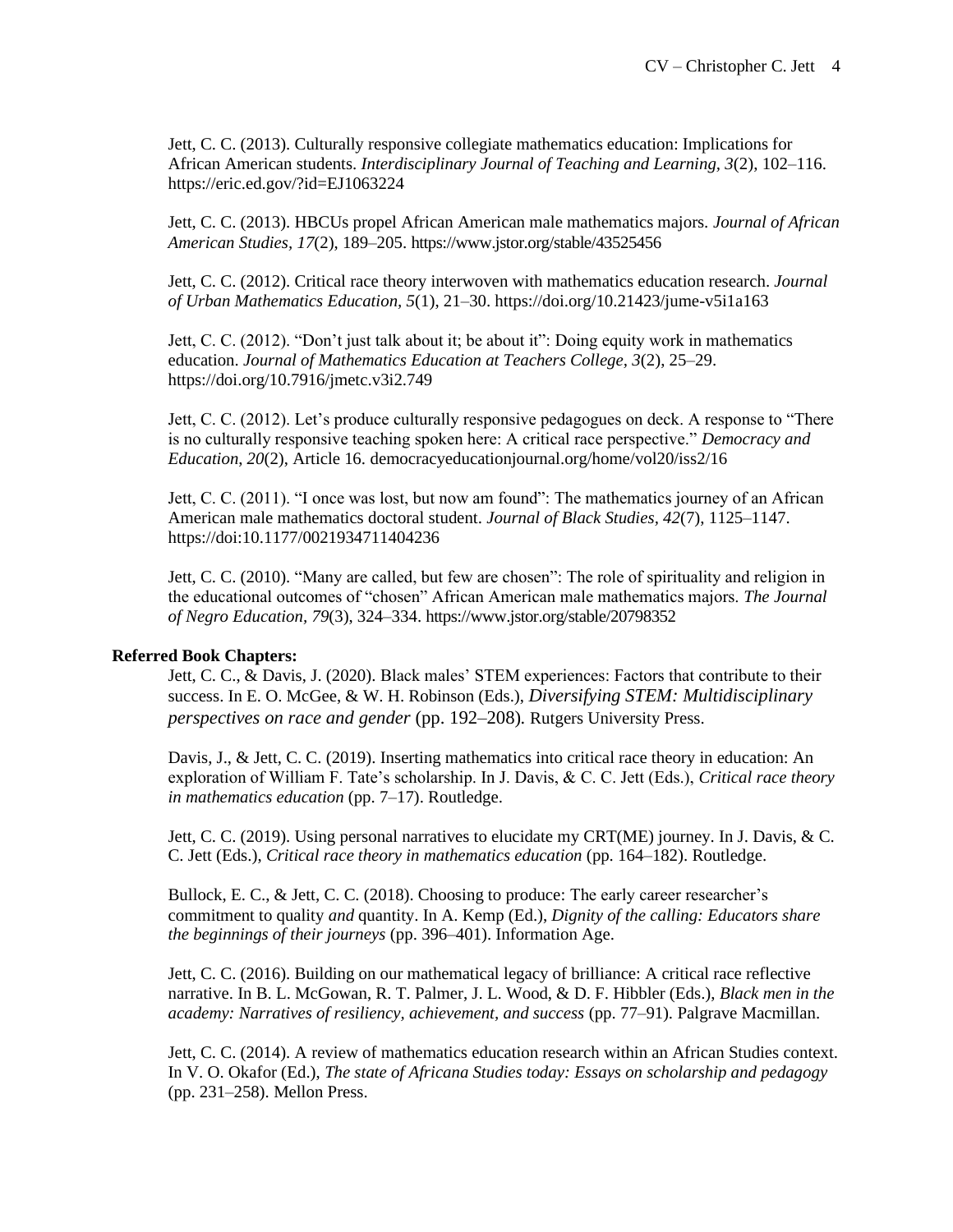Stinson, D. W., Jett, C. C., & Williams, B. A. (2013). Counterstories from mathematically successfully African American male students: Implications for mathematics teachers and teacher education. In J. Leonard, & D. B. Martin (Eds.), *The brilliance of Black children in mathematics: Beyond the numbers and toward new discourse* (pp. 221–245). Information Age.

#### **Referred Book Reviews:**

Joseph, N. M. Jett, C. C., & Leonard, J. (2018). A review of Cases about Mathematics Teacher Educators: Facilitating Conversations about Inequities in Mathematics Classrooms. *Journal for Research in Mathematics Education, 49*(2), 232–236. https:/[/doi.org/10.5951/jresematheduc.49.2.0232](https://doi.org/10.5951/jresematheduc.49.2.0232) 

Jett, C. C. (2009). Mathematics, an empowering tool for liberation?: A review of Mathematics Teaching, Learning, and Liberation in the Lives of Black Children. *Journal of Urban Mathematics Education, 2*(2), 66–71. https:/[/doi.org/10.21423/jume-v2i2a48](https://doi.org/10.21423/jume-v2i2a48)

#### **Editorial:**

Jett, C. C. (2015). An urban mathematics education book review?: Considerations for *JUME* book review authors. *Journal of Urban Mathematics Education, 8*(1), 14–16. https:/[/doi.org/10.21423/jume-v8i1a271](https://doi.org/10.21423/jume-v8i1a271)

#### **Refereed Conference Proceedings:**

Voigt, M., Funk, R., Jett, C. C., Johnson, E., Leyva, L. A., Melhuish, K., & Savic, M. (2019). Executive summary of the ad hoc committee for the advancement of lesbian, gay, bisexual, transgender, queer, intersex, and asexual (LGBTQIA+) inclusion in the RUME community. *Proceedings of the 22nd Conference on Research in Undergraduate Mathematics Education*, Oklahoma City, OK, 1–9.

Jett, C. C. (2017). The role of undergraduate mathematics faculty in the development of African American male mathematics majors. *Proceedings of the 20th Conference on Research in Undergraduate Mathematics Education*, San Diego, CA, 1249–1255.

Stinson, D. W., Bidwell, C. R., Jett, C. C., Powell, G. C., & Thurman, M. M. (2007). Critical mathematics pedagogy: Transforming teachers' practices*. Proceedings of the 9th International Conference: Mathematics Education in a Global Community.* Mathematics Education into the 21st Century Project, Charlotte, NC, 619–624.

#### **Newsletter:**

Jett, C. C. (2019, summer). A mathematics lesson for early career scholars. Feature article as the 2019 Early Career Award Recipient. *Connections,* Association of Mathematics Teacher Educators.

#### **Popular Press & Public Scholarship:**

Math Education Podcast, Episode 2112: Summaries from *Investigations in Mathematics Learning*, (2022, January 14, at the 9:52 mark): [https://www.podomatic.com/podcasts/mathed/episodes/2022-01-14T12\\_24\\_28-08\\_00](https://www.podomatic.com/podcasts/mathed/episodes/2022-01-14T12_24_28-08_00)

Inside Higher Education's Podcast, The Academic Minute (2020, December 17): https://academicminute.org/2020/12/christopher-jett-university-of-west-georgia-black-men-andstem-careers/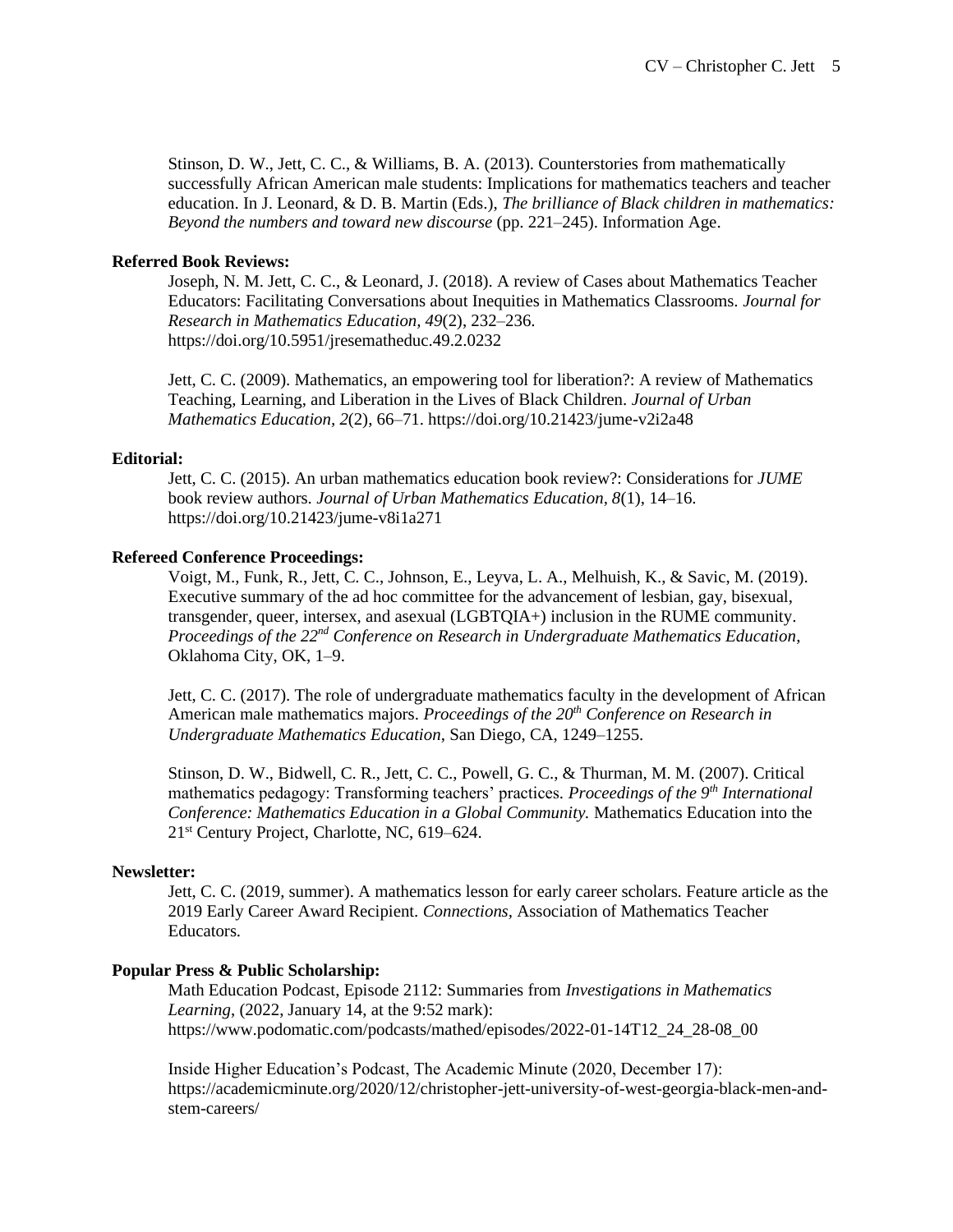Math Education Podcast, Episode 1911: Christopher Jett, *JRME* Article (2019, June 26): [https://www.podomatic.com/podcasts/mathed/episodes/2019-06-26T08\\_56\\_15-07\\_00](https://www.podomatic.com/podcasts/mathed/episodes/2019-06-26T08_56_15-07_00)

90.1 FM WABE's "Closer Look" Radio Program (2017, February 15, at the 11-minute mark): <http://news.wabe.org/post/closer-look-atlantas-housing-market-water-wars-and-more>

UWG Research (2016, October 14): https://www.youtube.com/watch?v=3v4UcYKsCFc

#### **Referred Conference Presentations: (amended: 2015–Present)**

Berry, R., Brown, K., Childs, K., Eley, P., Jett, C. C., & Staley, J. (2021, November). *An unapologetic conversation with Black men in mathematics education.* National Council of Teachers of Mathematics. (Virtual panel)

Berry, R., Jett, C. C., Yeh, C., & Zavala, M. (2021, October). *Critical race theory and mathematics education.* Psychology of Mathematics Education–North America (PME-NA 43) Conference, Philadelphia, PA. (Virtual panel)

Jett, C. C. (2021, September). *Empowering Black male students in mathematics classrooms*. National Council of Teachers of Mathematics, Atlanta, GA. (Conference canceled due to COVID-19)

Athreya, J. S., Jett, C. C., Larnell, G., Tsinnajinnie, B., & Valoyes-Chávez, L. (2021, May). *Social change through mathematics education.* American Mathematical Society, Western Section—Special Session Meeting. (Virtual panel)

Jett, C. C. (2021, May). *Culturally relevant mathematics practices*. Launch Years Conference, Charles A. Dana Center, Austin, TX. (Virtual presentation)

Bagley, S., Edwards, A., & Jett, C. C. (2021, February). *COVID as a catalyst for educational change.* Research in Undergraduate Mathematics Education. (Virtual panel)

Caporale, N., Ovink, S., Jefferson, F., & Jett, C. C. (2020, December). *Diversity, equity, and inclusion research as a catalyst for optimizing the future STEM workforce.* Virtual panelist for the ECR PI Conference, National Science Foundation, Alexandria, VA. (Virtual panel)

Jett, C. C. (2020, October). *Empowering African American male mathematics students: Exploring research-based practices.* Georgia Council of Teachers of Mathematics Conference, Rock Eagle, GA. (Virtual presentation)

Jett, C. C., Davis, J., Rousseau Anderson, C., Martin, D. B., Price, P. G., Moore, R., Alexander, N., Bullock, E. C., Frank, T. J., Joseph, N. M., & Cobb, F. (2020, April). *Expanding the use of critical race theory in mathematics education for the public good.* American Educational Research Association, San Francisco, CA. (Conference canceled due to COVID-19)

Jett, C. C. (2020, February). *Supporting African American male mathematics students: MTEs' high-impact practices.* Association of Mathematics Teacher Educators, Phoenix, AZ.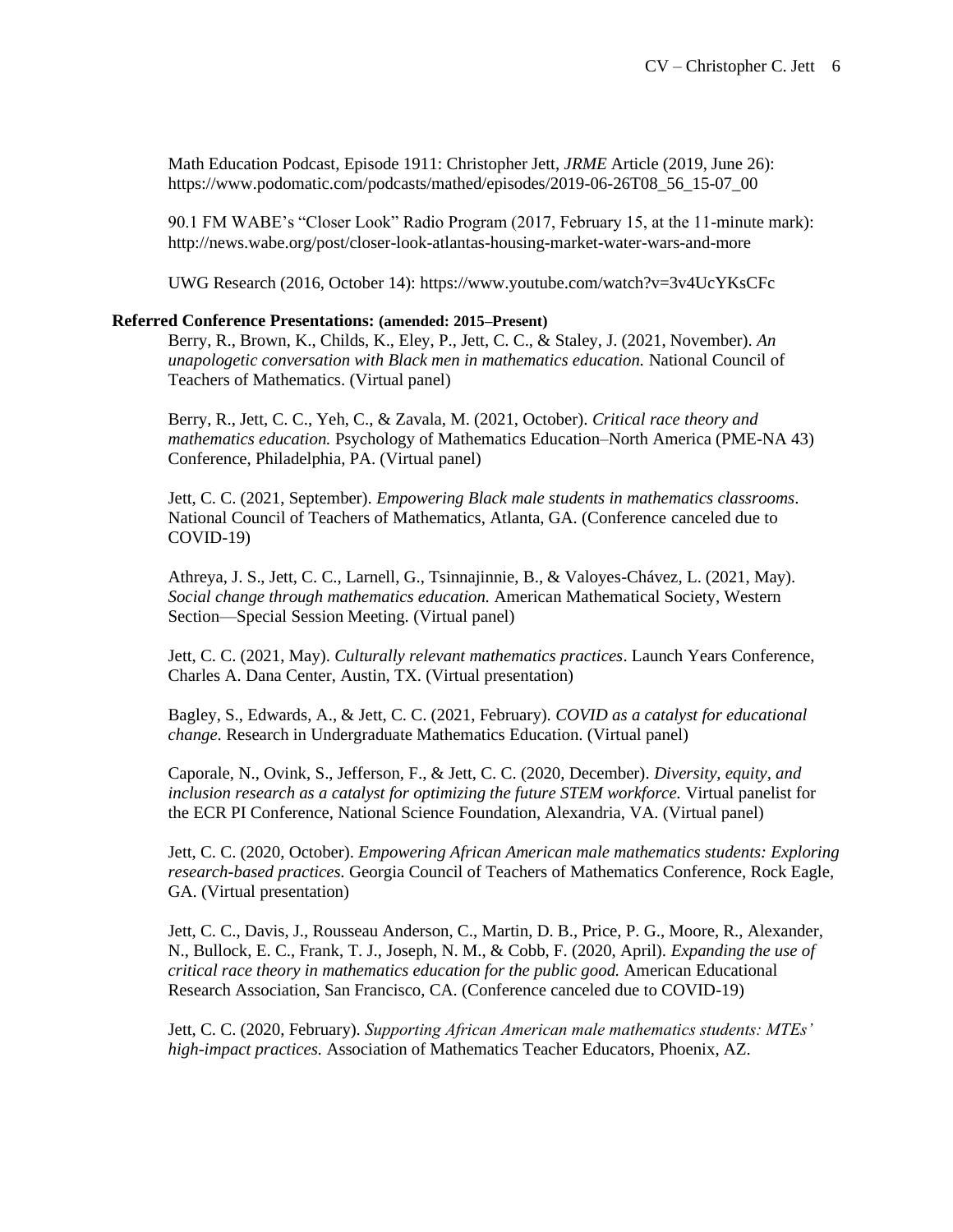Jett, C. C. (2019, November). *An asset-based approach to Black male STEM majors' mathematics experiences.* Association of American Colleges & Universities (AAC&U) Transforming STEM Higher Education Conference, Chicago, IL.

Jett, C. C. (2019, May). *CRiT walking in mathematics education*. Critical Race Studies in Education Association, Los Angeles, CA.

Jett, C. C. (2019, April). *African American male STEM majors' mathematics experiences at an urban research university.* American Educational Research Association, Toronto, Canada.

de Araujo, Z., Bennett, C., Heid, M. K., Jett, C. C., Lessig, K. McLeod, K., & Stockero, S. (2019, February). *Advocacy: It's not just for breakfast anymore.* Association of Mathematics Teacher Educators, Orlando, FL.

Green, K., Jett, C. C., & Edelman, J. (2018, November). *Integrating mathematics and children's literature within the college context.* Council for Exceptional Children, Las Vegas, NV.

Jett, C. C. (2018, April). *The valedictory terrain as racialized beings: The experiences of two high-achieving Black men.* American Educational Research Association, New York, NY.

Drake, C., Heid, M. K., McLeod, K., & Jett, C. C. (2018, February). *Preparing mathematics teacher educators to advocate and respond to emerging issues.* Association of Mathematics Teacher Educators, Houston, TX.

Burt, B. A., Jett, C. C., McGee, E. O., Wright, C., & Moore, J. L. (2017, October). *Fueling the fire: Securing grant funding to ignite your research*. International Colloquium on Black Males in Education, Toronto, Canada.

Jett, C. C. (2017, April). *Undergraduate mathematical community: Investigating the case of an all-male HBCU.* American Educational Research Association, San Antonio, TX.

Jett, C. C. (2017, February). *The role of mathematics faculty in the development of African American male mathematics majors.* Research in Undergraduate Mathematics Education, San Diego, CA.

Jett, C. C. (2016, October). *Exploring mathematics identity with and among Black men* (poster presentation). Society for Research in Child Development, Tampa, FL.

Bullock, E., C., Jett, C. C., & Larnell, G. V. (2016, April). *Mathematics, social justice, and race: A CRT analysis of teaching mathematics for social justice.* American Educational Research Association, Washington, DC.

Jett, C. C. (2016, February). *The case of an undergraduate mathematics cohort of African American males striving for mathematical excellence.* Research in Undergraduate Mathematics Education, Pittsburgh, PA.

Bullock, E., C., Jett, C. C., & Larnell, G. V. (2015, May). *(Social justice – race – civil rights) \* mathematics = democracy?* Critical Race Studies in Education Association, Nashville, TN.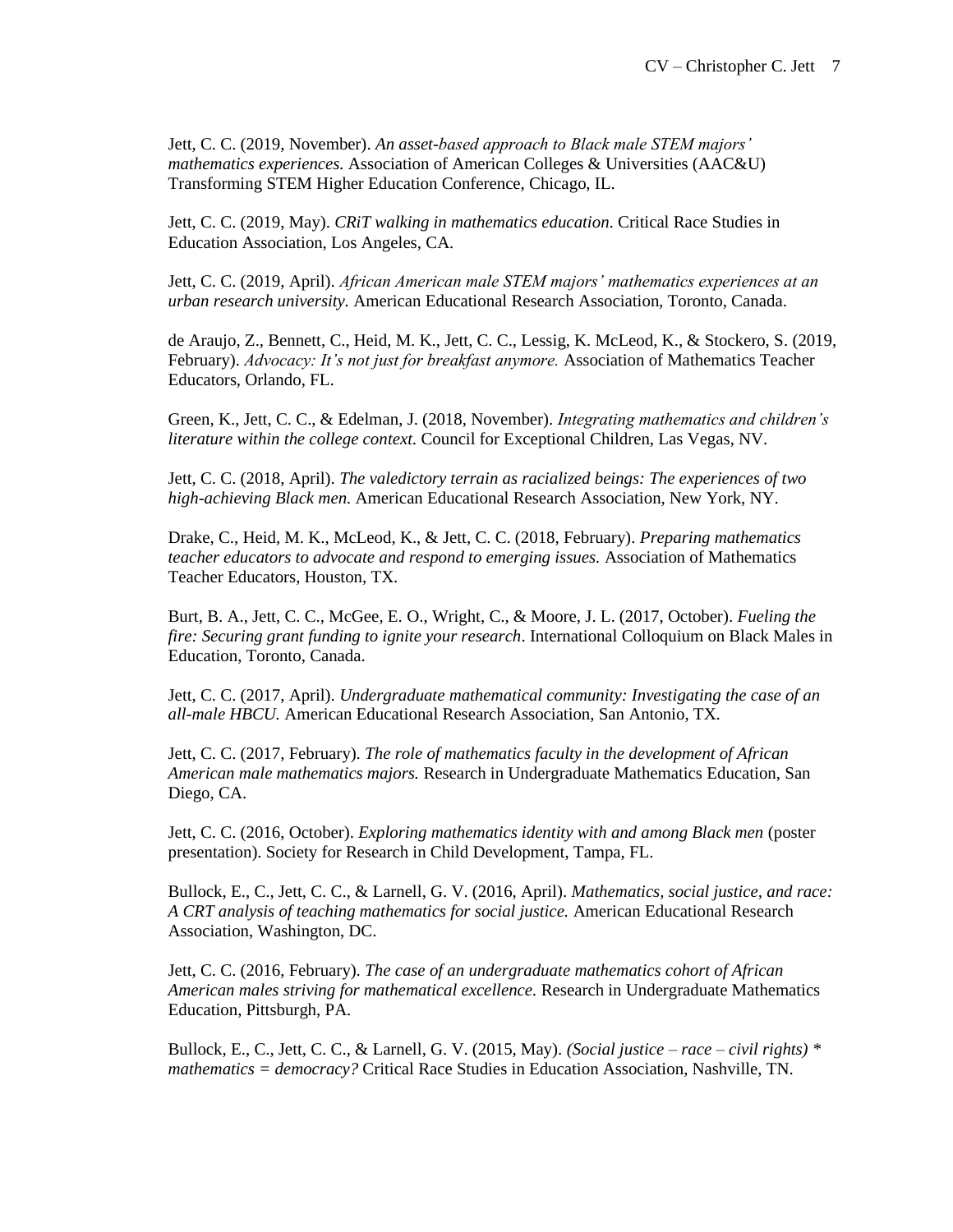Jett, C. C. (2015, April). *Ivy League bound: The case of a brilliant African American male mathematics major.* American Educational Research Association, Chicago, IL.

#### **Invited Research Talks:**

Clemson University, Department of Engineering and Science Education, (2021, October) Vanderbilt University, Department of Teaching and Learning, (2018, May) Augusta University, Department of Mathematics, (2018, January) University of Wisconsin–Madison, Wisconsin Issues in Education Series, (2017, March) Florida State University, Center for Education Research in Mathematics, Engineering, and Science, (2016, November) University of Arizona, Department of Mathematics, (2016, September) Morehouse College, Department of Mathematics, (2015, November)

#### **Invited Guest Speaker, Panelist, & Facilitator: (amended: 2015–Present)**

Jett, C. C. (2021, December). *Critical race theory in mathematics education*. Virtual guest speaker for doctoral seminar, EDMT 8420: Critical Race Theory in Mathematics Education, Georgia State University, Atlanta, GA.

Jett, C. C. (2020, December). *Critical race theory in mathematics education*. Virtual guest speaker for doctoral seminar, EDMT 8420: Critical Race Theory in Mathematics Education, Georgia State University, Atlanta, GA.

Jett, C. C. (2020, December). *Exploring mathematical persistence among African American men*. Virtual guest speaker for MAED 6124: Issues in the Teaching of Secondary School Mathematics. University of North Carolina at Charlotte, Charlotte, NC.

Aninye, I. O., Jett, C. C., Middleton, B., & Range, T. (2020, November). *Leadership at its best*. Virtual panelist for Black Male Engineering Research & Mentorship Network, University of Houston, Houston, TX.

Jett, C. C., Lackey, G., & Nevels, N. (2020, November). *Teaching the brilliance of Black boys in mathematics.* Virtual panelist for Pi Before Dinner with Dr. Lou at pibeforedineer.com.

Jett, C. C. (2020, October). *Critical race theory in mathematics education*. Virtual guest speaker for doctoral seminar, EMAT 5800: Culture, Power, and Identity in Mathematics Education, University of Wyoming, Laramie, WY.

Collins, M. S., Gilbert, J. E., & Jett, C. C. (2020, October). *Racial bias in STEM.* Virtual panelist for the Directorate for Education and Human Resources (EHR): Advisory Committee Meeting, National Science Foundation, Alexandria, VA.

Jett, C. C. (2020, October). *Infusing critical perspectives within mathematics-themed literature.* Virtual guest speaker for EDT 646: Reading and Writing in the Content Areas, Miami University, Oxford, OH.

Jett, C. C. (2020, April). *Examining the nuances of teaching mathematics while Black: Achieving new possibilities for the public good.* Session chair at AERA's Annual Conference, San Francisco, CA. (Conference canceled due to COVID-19)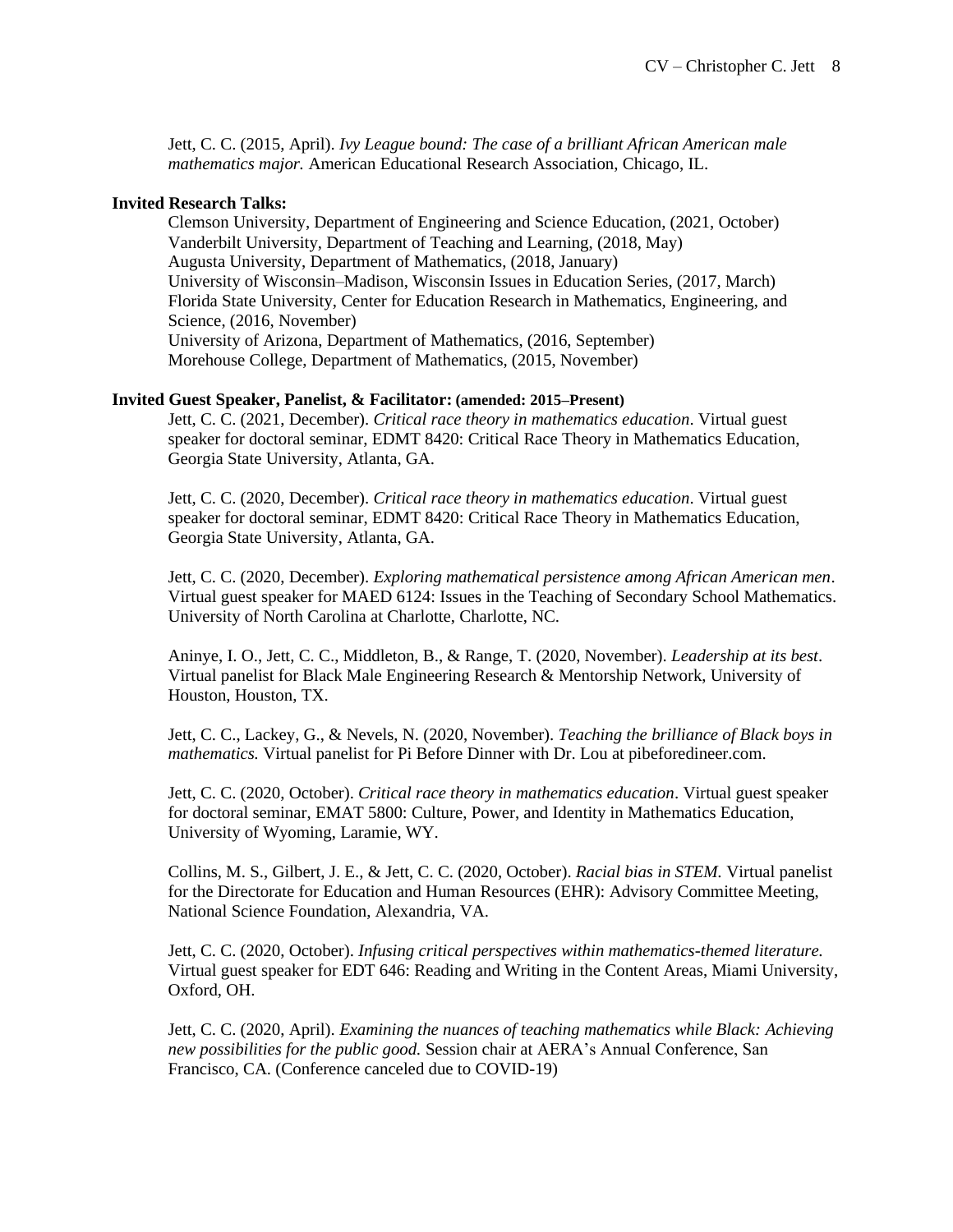Matthews, L., Brown, K., Childs, K., Eley, P., & Jett, C. C. (2020, March). *Black male math educators speak: A pathway forward in mathematics.* Benjamin Banneker Association Webinar.

Jackson, T., Jett, C. C., & Kneiss, D. (2020, January). *Researching underrepresented student groups across the disciplines.* Faculty panel for the Office of Research and Sponsored Projects, Carrollton, GA.

Jett, C. C. (2019, May). *Identity/respectability politics.* Chair of session at Critical Race Studies in Education Association Conference, Los Angeles, CA.

Jett, C. C. (2019, May). *Teaching and learning mathematics for social justice.* Presenter at Innovations in Pedagogy Conference, Carrollton, GA.

Gaquere, A., Donohoe, J., Jett, C. C., & Peralta, J. S. (2019, April). *LEAP first: Honors College program first-year seminars at UWG.* Poster presentation at the University System of Georgia's (USG) Teaching & Learning Conference, Athens, GA.

Jett, C. C. (2019, April). *Early career scholars mentoring session: Establishing a rigorous research agenda in a teaching-intensive institution.* Discussion leader at AERA's Annual Conference, Toronto, Canada.

Jett, C. C. (2018, October). *STEM leadership discussion: Project Kaleidoscope*. Speaker at Dean's Teaching and Learning Seminar, College of Science and Mathematics, Carrollton, GA.

Jett, C. C. (2018, March). *Culturally relevant mathematics practices.* Featured speaker at Virginia Council of Teachers of Mathematics, Radford, VA.

Froschl, M., & Jett, C. C. (2017, September). *Identity: Key to STEM success*. Birds of a feather session facilitator, ECR Fundamental Research in STEM: Progress, Issues, & the Future, Alexandria, VA.

Jett, C. C. (2017, July). *Using literature to teach mathematics.* Virtual guest speaker for MAED 450: Seminar in Mathematics Education, Metropolitan State University, St. Paul, MN.

Jett, C. C. (2016, October). *Career possibilities in mathematics education.* Virtual guest speaker for C&I 942: Seminar in Mathematics Education, University of Wisconsin–Madison, Madison, WI.

Dahms, B., Jett, C. C., & Willox, L. (2016, September). *What does diversity mean to you?*  Panelist for Diversity Honors Seminar, University of West Georgia, Carrollton, GA.

Jett, C. C. (2016, August). *NSF grant opportunities.* Facilitator at Fall General Faculty Meeting, University of West Georgia, Carrollton, GA.

Jett, C. C. (2016, May). *Social justice education: A mathematics approach*. Presenter at Innovations in Pedagogy Conference, Carrollton, GA.

Jett, C. C. (2016, April). *NSF Updates*. Speaker for Chat & Chew Session for the Office of Research and Sponsored Projects, Carrollton, GA.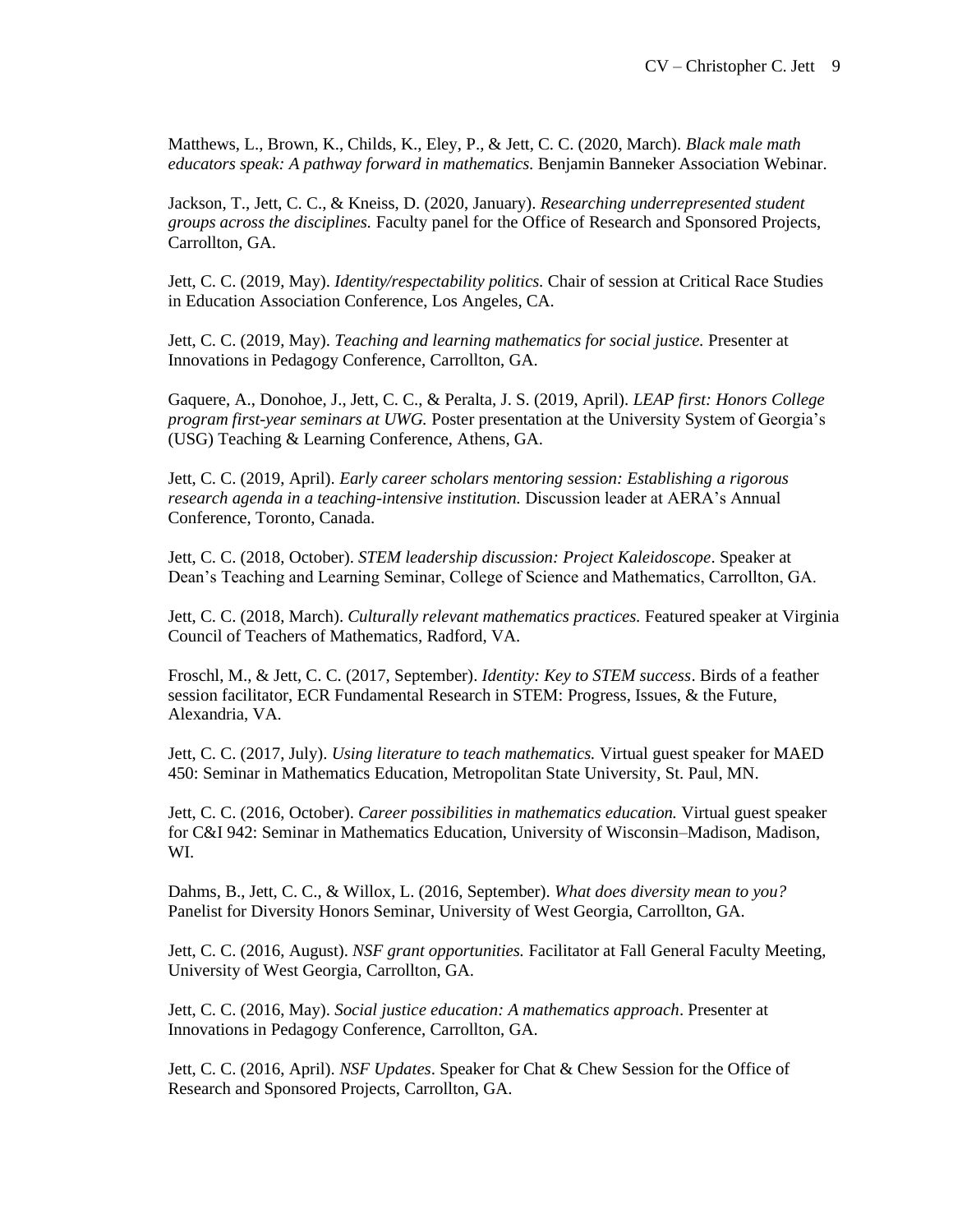Jett, C. C. (2016, March). *Improving number sense with elementary mathematics teachers.* Presenter at Georgia STEM Conference, Statesboro, GA.

Bullock, E. C., & Jett, C. C. (2015, October). *Teaching mathematics for social justice: A critical race perspective.* Virtual panelist for doctoral seminar, CI 516: Research on Mathematics Teaching and Mathematics Teachers, University of Illinois at Chicago, Chicago, IL.

Jett, C. C. (2015, April). *Using literature with secondary mathematics pre-service teachers*. Presenter at Innovations in Pedagogy Conference, Carrollton, GA.

Jett, C. C. (2015, March). *Using mathematics literature with prospective secondary mathematics teachers*. Presenter at Georgia STEM Conference, Statesboro, GA.

Jett, C. C. (2015, February). *Large teaching loads and finding time for scholarship*. Facilitator at AMTE's Annual Conference, Orlando, FL.

#### **Editorial Work:**

*Critical Research on Sexism and Racism in STEM Fields,* Editorial Board Member, 2015–2016 *Journal of Urban Mathematics Education*, Book Review Editor, 2015–2018 *Journal of Urban Mathematics Education,* Associate Editor, 2011–2015 *Journal of Urban Mathematics Education,* Assistant Editor, 2010–2011

# **Reviewer:**

• Academic Journals *Action in Teacher Education American Educational Research Journal Anthropology & Education Quarterly Equity & Excellence in Education Georgia Academy of Science Investigations in Mathematics Learning Journal for Research in Mathematics Education Journal of Black Studies Journal of Diversity in Higher Education Journal of Mathematics Education Leadership Journal of Urban Mathematics Education Journal of Women and Minorities in Science and Engineering Mathematics Teacher Educator Mathematics Teacher: Learning & Teaching PK–12 Multicultural Perspectives Problems, Resources, and Issues in Mathematics Undergraduate Studies (PRIMUS) The New Educator Transactions on Computing Education*  • Conference Proposals American Educational Research Association Research in Undergraduate Mathematics Education • Grant Proposals

Improving Teacher Quality State Grants

- National Science Foundation
- National Honors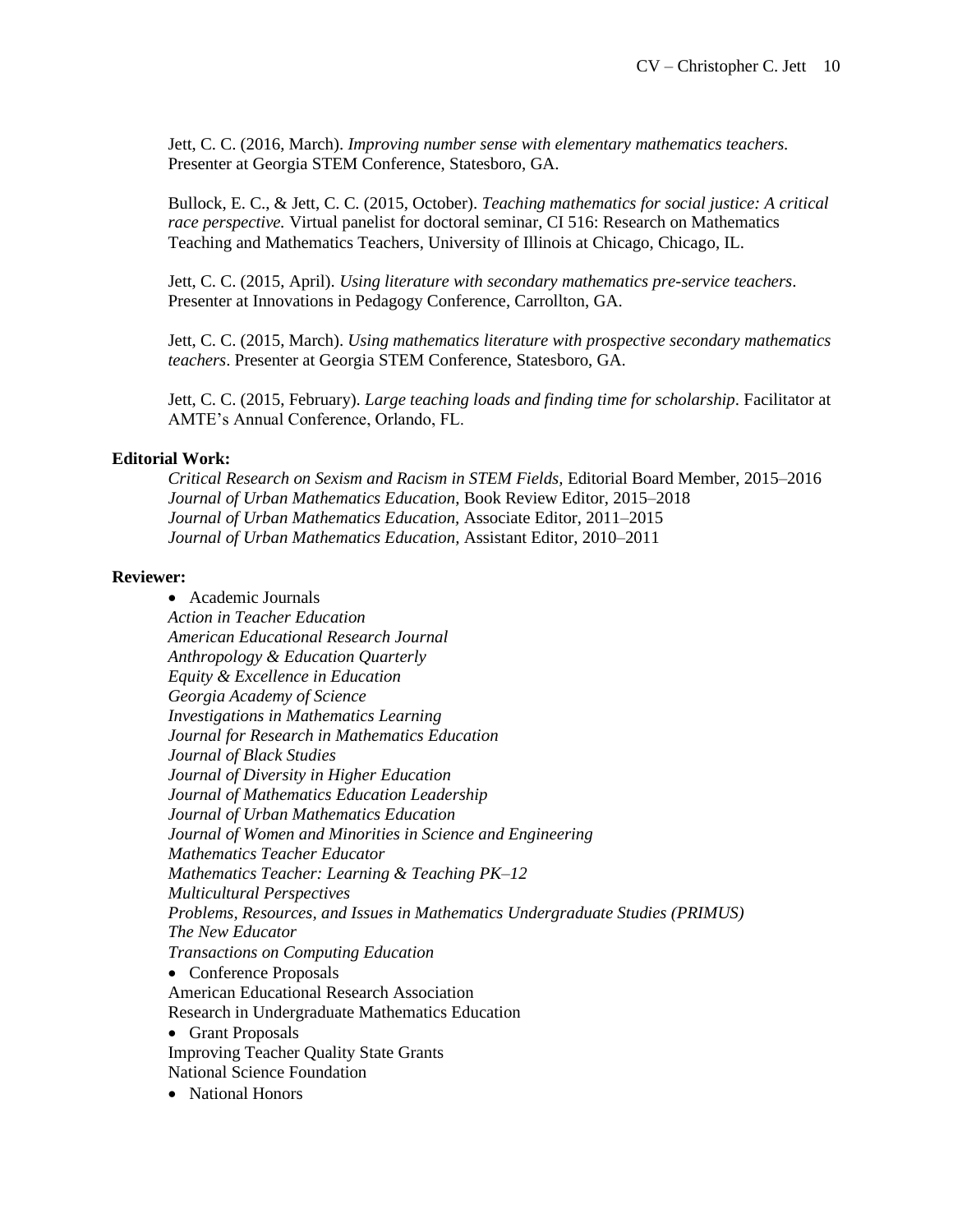Knowles Teacher Initiative Fellowship

Project Kaleidoscope STEM Leadership Institute Applicants

• Poster Presentations

American Educational Research Association

Louis Stokes Alliance for Minority Participation (LSAMP) Conference

• Referred Book Proposal

*Research and Development in University Mathematics Education* (Routledge)

• Research-Related Book Manuscript

*National Council of Teachers of English* Books Program *State University of New York Press* 

• Textbooks

A Pathway to Introductory Statistics 1<sup>st</sup> edition by Lehmann (Pearson) Beginning and Intermediate Algebra 5<sup>th</sup> edition by Lial, Hornsby, & McGinnis (Pearson) *Calculus* 2 nd edition by Sullivan & Miranda (Pearson) Elementary Algebra 1<sup>st</sup> edition by Woodbury (Pearson)

# **GRANTS**

# *Funded External Awards [Total: \$604,564]*

# **Extramural Grant Work as PI:**

*Student Experience Research Network (SERN): Midcareer Fellows Program,* (2021–2022), New Venture Fund, Amount: \$64,989

*CAREER: Broadening Participation in STEM: A Qualitative Analysis of African American Male STEM Majors' Mathematics Experiences and Career Decisions,* (2016–2021), National Science Foundation, Amount: \$405,063

*Improving Mathematical Number Sense and Technology Integration in the Elementary Classroom*, (2015–2016), Improving Teacher Quality State Grant (Co-PI: L. Willox), Amount: \$41,089

# **Extramural Grant Work as Co-PI:**

*Teaching Mathematics through Problem Solving in Grades 4–8*, (2014–2015), Improving Teacher Quality State Grant (PI: L. Moore, Co-PI: C. C. Jett), Amount: \$44,502

*Enhancing Middle Level Teachers' Understanding of Proportional Reasoning and Rational Number Concepts (EMUPR)*, (2011–2012), Improving Teacher Quality State Grant (PI: I. Chahine; Co-PIs: M. Montiel, P. Junor-Clarke, N. Bayazit, S. B. Cross, & C. C. Jett), Amount: \$48,921

# *Funded Internal Awards [Total: \$32,850]*

# **Intramural Grant Work as PI:**

STEM Education Enhancement Plan (SEEP) (2018–2019), Amount: \$4,200 Faculty Research Grant (2015–2016), Amount: \$1,100 Faculty Research Grant (2014–2015), Amount: \$1,250 President's Development Award: *Mathematical Experiences of High-Achieving African American Male Students at Morehouse College,* (2014), Amount: \$6,500 Faculty Research Grant (2013–2014), Amount: \$1,250 Innovation on Scientific Literacy (2012–2013), Amount: \$1,300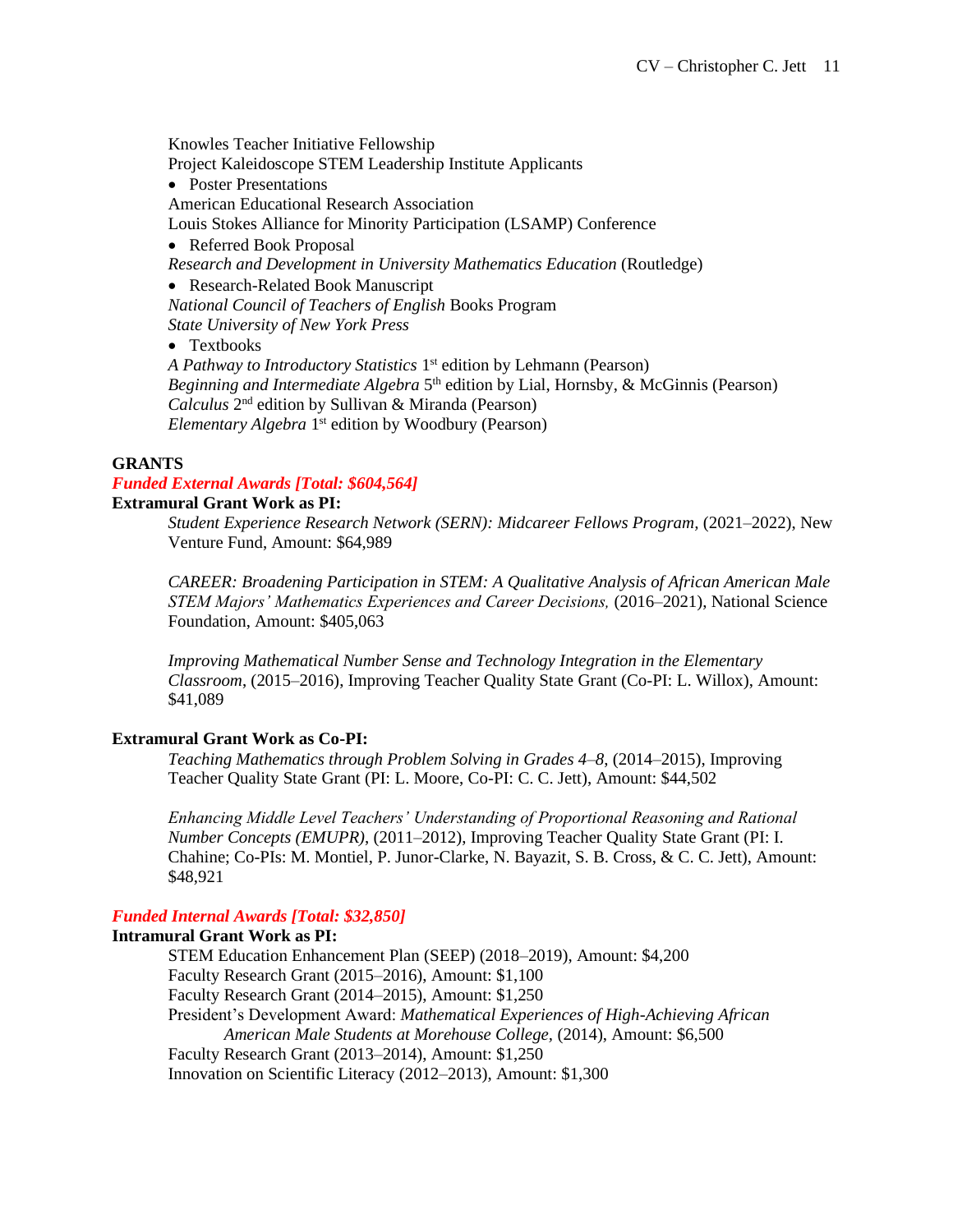#### **Intramural UWise (University of West Georgia Institutional STEM Excellence) Grants:**

*Using Literature to Explore Mathematical Ideas* (2015–2016), Amount: \$4,500 *Using Literature to Explore Mathematical Ideas* (2014–2015), Amount: \$4,250 *Using Literature to Explore Functions & Modeling* (2013–2014), Amount: \$3,500 *Using Literature to Promote Algebraic Thinking* (2012–2013), Amount: \$5,000

#### *Grant Personnel [Total: \$1,024,420]*

#### **Mathematics Professional Development (PD) Expert:**

*Mathematics and Science Partnership* (2015–2016), U. S. Department of Education (PI: B. Powell), Amount: \$684,420

Served as the 2016 mathematics instructor for a two-week summer PD for approximately 150 elementary and middle school mathematics teachers

*Mathematics and Science Partnership* (2011–2012), U. S. Department of Education (PI: C. Thomas), Amount: \$340,000

Helped design and co-facilitated a two-week summer PD for middle school mathematics teachers in Fulton County; spearheaded the follow-up workshops with the teachers throughout the academic school year; and worked with the external evaluator to assess the program

#### *Grant Advisory Boards [Total: ~\$9.5M]*

#### **Research Advisory Boards:**

*Studying Successful Doctoral Students in Mathematics from Underrepresented Groups* (2019– 2022), National Science Foundation (PI: M. Young), Amount: ~\$1.5M

*What Difference Does Early-Career Faculty Development Make? A Research Study of Multiple Models* (2018–2023), National Science Foundation (PI: S. Laursen), Amount: ~\$3M

*SEMINAL: Student Engagement in Mathematics through an Institutional Network for Active Learning* (2018–2021), National Science Foundation (PI: H. Gobstein), Amount: ~\$5M

#### *Unfunded External Grants [Total: \$816,336]*

#### **Unfunded Grant Projects:**

*Broadening Participation Research Project: Examining the Role of Mathematical Community in the Development of Black Male Mathematics Majors,* (2017), National Science Foundation (PI: D. Cooper), Amount: \$349,429

*Mathematics and Science Partnership* (with Atlanta Public Schools)*,* (2014), U. S. Department of Education (PI: C. C. Jett), Amount: \$400,000

*Exploring the Depths of Common Core Georgia Performance Standards (CCGPS) for Teaching Numbers and Operations*, (2013), Improving Teacher Quality State Grant (PI: M. McCrary), Amount: \$66,907

#### **TEACHING**

#### **Teaching Assignments:**

# **University of West Georgia:**

HONR 3102: Junior Colloquium: Engagement—Undergraduate Research MATH 1001: Quantitative Skills and Reasoning MATH 1111: College Algebra MATH 2008: Foundations of Numbers and Operations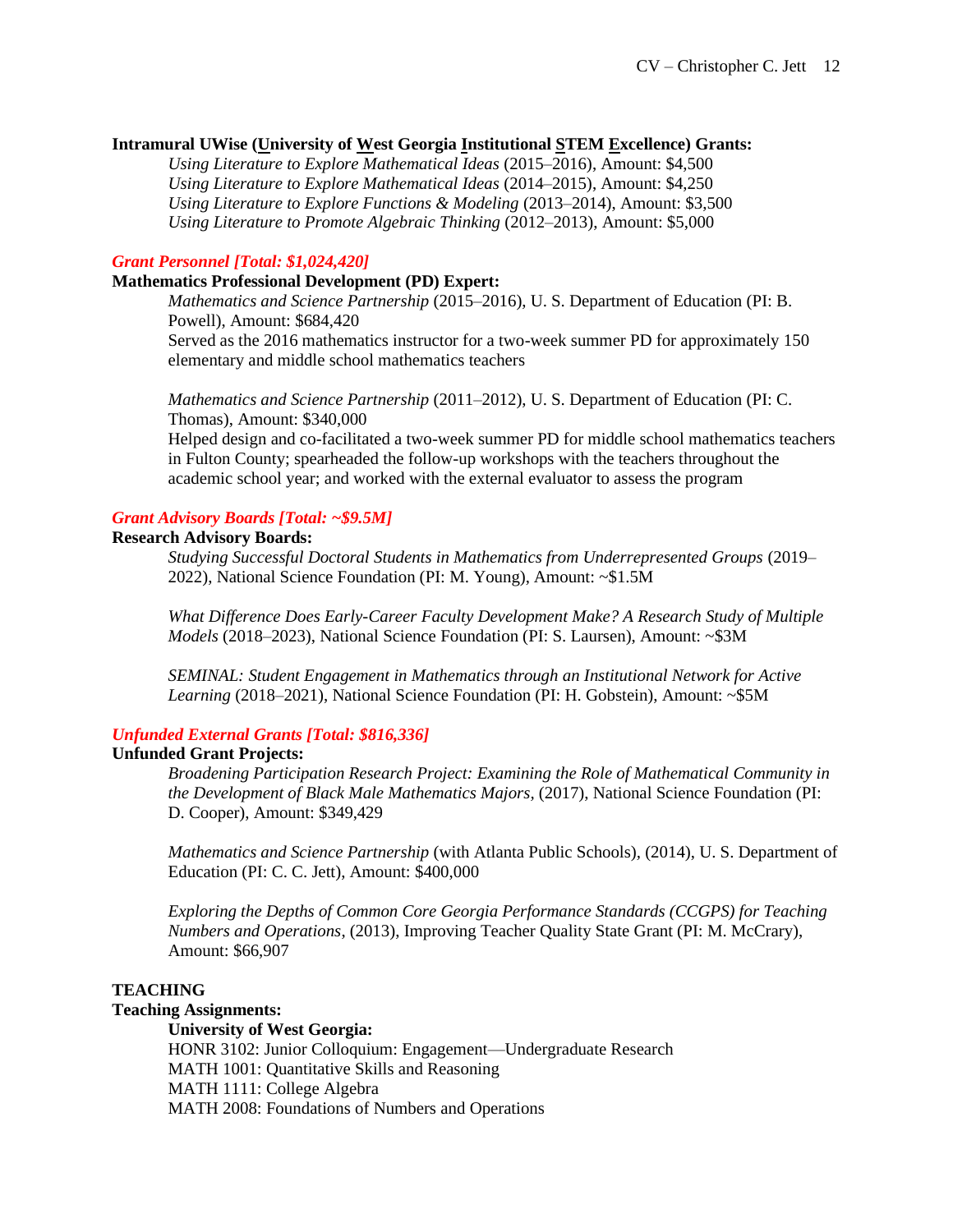MATH 3703: Geometry for P-8 Teachers I MATH 3803: Algebra for P-8 Teachers I (redesigned course) MATH 3805: Functions and Modeling (redesigned course) MATH 4983: Senior Project MATH 6733: Research in Mathematics Education (redesigned course) XIDS 2002: Honors Seminar—Diversity in STEM (developed course)

# **Georgia State University:**

EDCI 3220: Understanding and Supporting Middle School Learners EDCI 3250: Introduction to Secondary Mathematics and Science Education EDCI 4640: Critical Issues in Middle Grades Education EDCI 4810: Directed Reading in Teaching and Learning EDCI 6660: Introduction to Secondary Instruction (TA) EDCI 7660: Practicum I EDCI 7670: Practicum II EDCI 7680: Practicum III EDMT 3350: Topics in Middle Grades Mathematics EDMT 6560: Principles of Mathematics Instruction (TA) EDMT 7530: Mathematics Concepts for Middle Childhood Education

# **Graduate Student Committees:**

- Stephanie Okwudi, Ph.D.—External Committee Member (in progress), Black Students, Christianity, and Public Schools, University of Massachusetts Boston
- Kirk Rogers, Ph.D.—External Committee Member (in progress), Centering the "M" in STEM: A Critical Examination of Black Students' Experiences with Secondary Math in San Diego, University of California, San Diego
- Josephine Exantus, M.S.—Committee Member (2021), Black Women's Underrepresentation as University Leaders, University of West Georgia
- Bre'Ahn Heard, M.S.—Committee Member (2019), The Role of Race and Gender in College Major Choice, University of West Georgia
- Daniel Lin, M.S.—Thesis Advisor (2015), Mathematics Education: Is It One Size Fits All?, University of West Georgia
- Ron Hopkins, M.S.—Committee Member (2014), Situated Mathematical Cognition and Epistemology in Algebraic Reasoning: Implications for Young Learners, University of West Georgia
- Anthonia O. Ekwuocha, Ph.D.—Committee Member (2012), Standards-Based Instruction: A Case Study of a College Algebra Teacher, Georgia State University
- Carla Bidwell, Ph.D.—Committee Member (2010), Successful White Mathematics Teachers of African American Students, Georgia State University

# **Undergraduate Senior Research Projects: (all at the University of West Georgia)**

- Sydney Anderson, (2019), Writing in the High School Mathematics Classroom
- Adina Harrison, (2018), The Evolution of the Quadratic Formula
- Sidney Riley, (2018), Diophantine Equations
- Theresa Daughtery, (2017), Systems of Two Variable Equations
- Bethany Elsner, (2017), Characteristics of Linear Functions
- Destiny Bryan, (2016), Triangular Numbers
- Sierra Hurst, (2016), Thinking Mathematically with Continued Fractions
- Kayla Heath, (2015), Snell's Law and Rainbows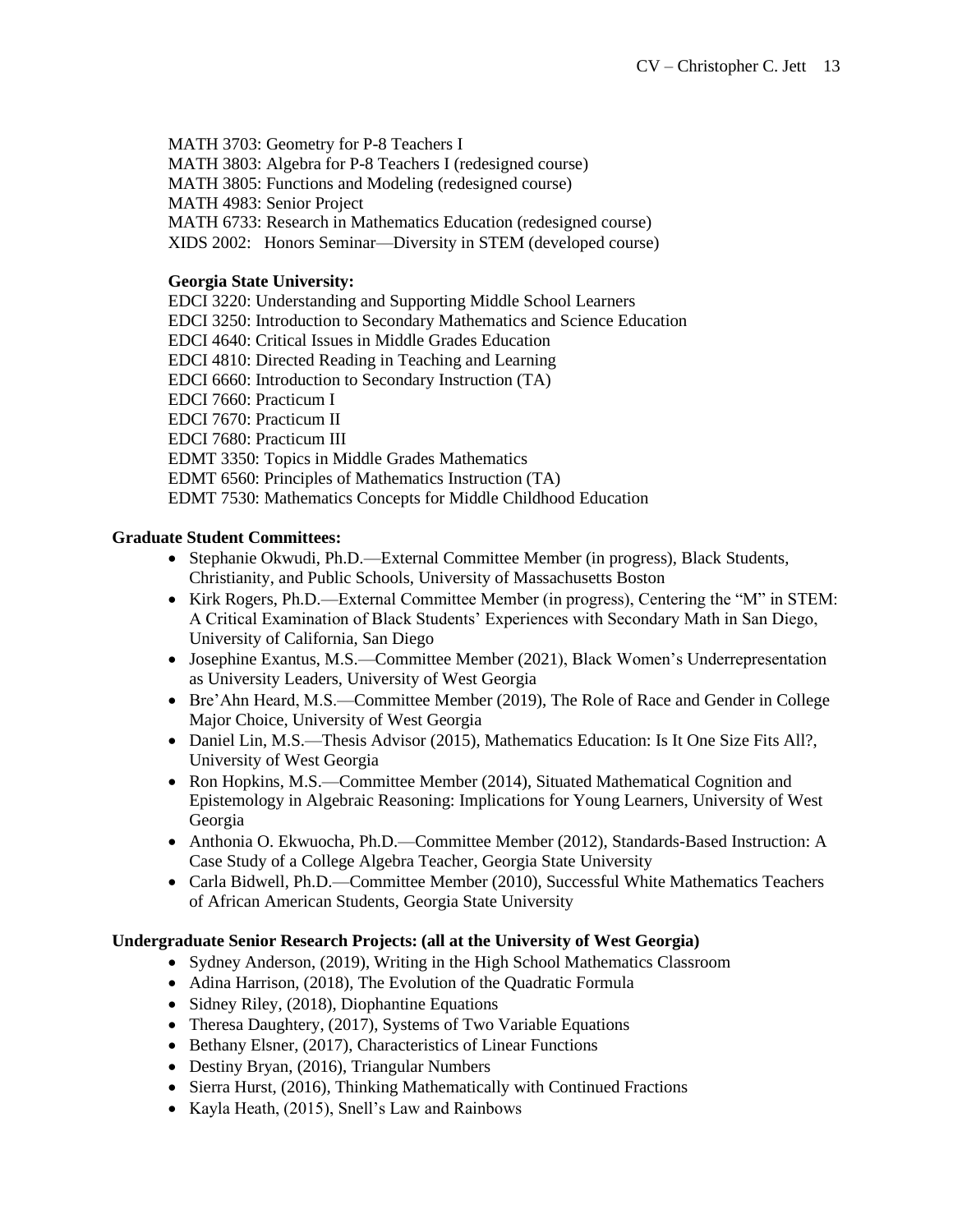• Russell Wilson, (2015), The Colley Matrix in College Football

# **Professional Development Workshops: (amended: 2015–Present)**

Jett, C. C., Peguero, A., & Villanueza, I. (2021, June). *Learning from NSF award winners who infuse critical perspectives in research.* **ICQCM—Virtual Workshop.** 

Jett, C. C. (2021, April). *Tips and tricks for preparing competitive CAREER proposals.* Grant workshop consultant for QEM Grants Virtual Workshop, Alexandria, VA.

Jett, C. C., & Randolph, R. (2020, March). *College and career readiness.* Douglas County Success Center, Douglasville, GA.

Jett, C. C. (2020, January). *CAREER proposal development*. Facilitator at Alliance for Graduate Education and the Professoriate (AGEP) workshop [Tuskegee University], Auburn, AL.

Jett, C. C. (2019, November). *Division of research on learning in formal and informal settings (DRL) workshop.* Grant workshop consultant for QEM Grants Workshop, Alexandria, VA.

Jett, C. C. (2018, July). *Culturally relevant mathematics practices.* PD provider at Coretta Scott King Middle School, Atlanta Public Schools, Atlanta, GA.

Jett, C. C. (2018, April). *Overview of STEM education research.* Grant workshop consultant for QEM Grants Workshop, Baltimore, MD.

Jett, C. C. (2017, July). *Culturally relevant mathematics practices.* PD provider at Coretta Scott King Middle School, Atlanta Public Schools, Atlanta, GA.

Jett, C. C. (2016, July). *Mathematical problem solving.* PD provider at Instructional Resource Center, Atlanta Public Schools, Atlanta, GA.

Jett, C. C. (2015, July). *Culturally relevant mathematics problem solving.* PD provider at North Atlanta High School, Atlanta Public Schools, Atlanta, GA.

# **SERVICE**

# **University of West Georgia:**

University:

- African American Male Initiative (AAMI), Academic Coach/Mentor, 2016–2021
- Center for Diversity and Inclusion, Dr. Martin Luther King, Jr. Program Planning Committee, 2015–2018
- Diversity Champions Action Council, 2017–2018, Co-Chair, 2018–2020
- First-Year Seminar Committee, 2016–2017
- Liberal Education and America's Promise (LEAP) Symposium Fellow, Summer 2016
- Multicultural Committee, 2016–2017
- Office of Research and Sponsored Projects (ORSP) Advisory Board, Member, 2013–2015
- ORSP Director Search Committee, Member, 2018
- Regents Teaching Awards Committee, 2016–2018
- Vice President for Academic Affairs and Provost Search Committee, Member, 2020
- We Teach (UTeach Replication Program), Mathematics Representative, 2013–2020
- Wolf Writers Faculty Writing Group, Member, 2017–2020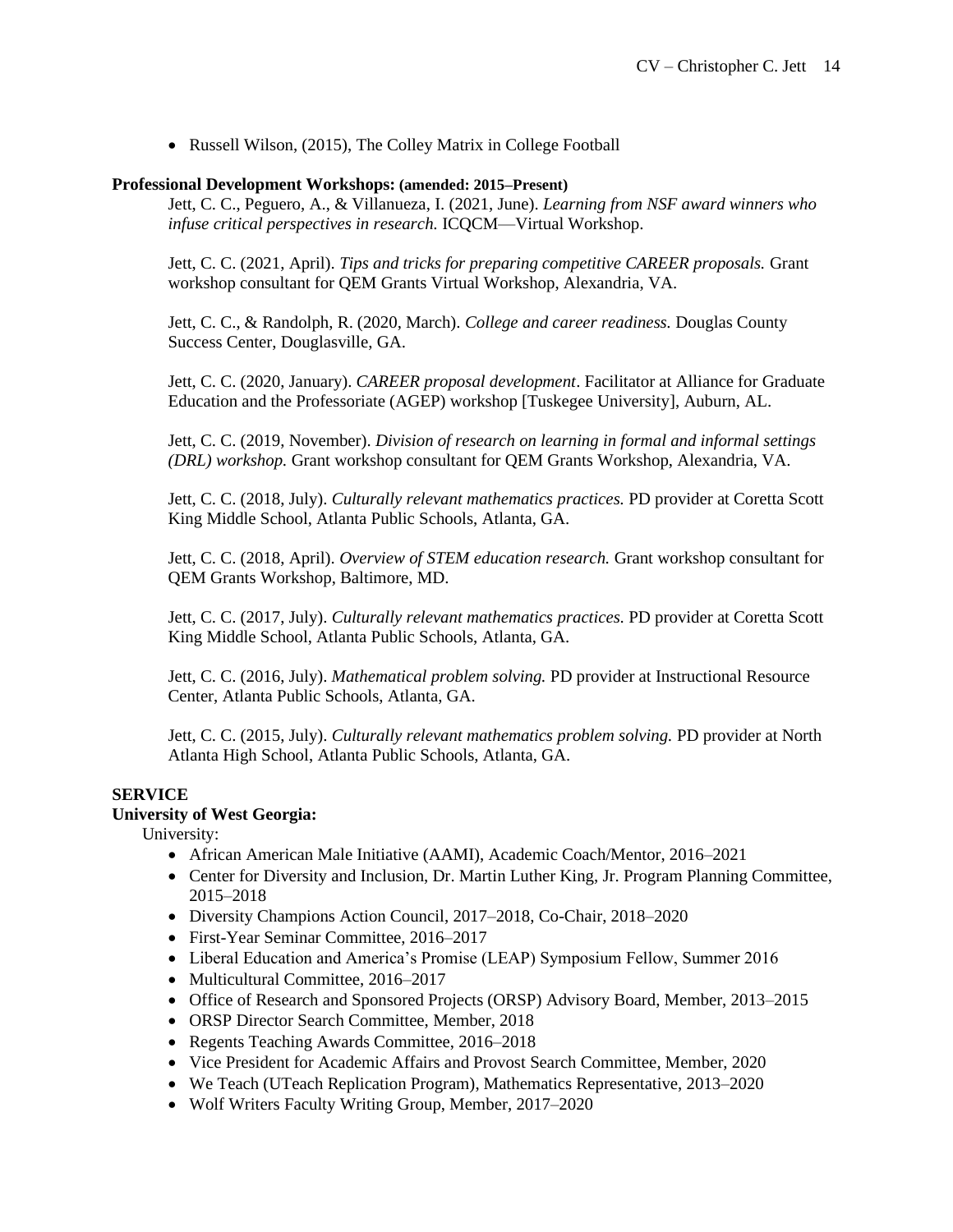College of Science and Mathematics (COSM):

- College Reorganization Planning Committee, 2019–2020
- Curriculum Committee, 2017–2019
- Kittel Memorial Scholarship Committee, Fall 2015
- Strategic Planning Committee, COSM Representative, 2013–2015

Department of Mathematics:

- Director of Freshman Math, Spring 2016
- Emporium Ad Hoc Committee, Member, 2015–2016
- Freshman Math Committee, Member, 2016–2017
- Graduate Committee, Member, 2016–2017
- Math Club, Faculty Advisor, 2014–2017
- Math Day Committee, Member, 2013–2015, 2017–2020
- Math Education Committee, Member, 2012–2021
- Math Instructor Search Committee, Member, Spring 2015 (3 Instructors) Fall 2016 (1 Instructor), Spring 2017 (6 Instructors)
- Math 1001 Ad Hoc Committee, Member, 2012–2014
- Promotion and Tenure Committee, Member, 2017–2021, Chair, 2019–2020
- Recruitment and Public Relations Committee, Member, 2013–2015, Chair, 2017–2020

Department of Learning and Teaching:

• Elementary Mathematics Education Search Committee, Member, 2015

# **Professional Organizations:**

- American Educational Research Association (AERA)
- Association of Mathematics Teacher Educators (AMTE) Emerging Issues Committee, 2017–2020 AMTE Task Force, 2017–2018 Membership Committee, 2015–2018
- Benjamin Banneker Association (BBA)
- Critical Race Studies in Education Association (CRSEA)
- Georgia Council of Teachers of Mathematics (GCTM)
- National Council of Teachers of Mathematics (NCTM) Regional Program Committee, 2017–2018
- SIGMAA Research on Undergraduate Mathematics Education (RUME) Ad Hoc Committee for the Advancement of LGBTQIA+ Inclusion, 2018–2019 Committee on Equity and Mentoring, 2016–2018

# **Professional Growth and Development:**

- Mathematics Education Scholars of Color (MESOC) Meeting, Virtual PD, Summer 2021; University of Illinois at Chicago, Fall 2016
- Workshop Participant, Knowledge *X*change for STEM National Thought Leaders, Summer 2021, Summer 2018
- *Catalyzing Systemic Change in Undergraduate Mathematics: A Convening of Mathematics Leaders,* Virtual Mini-Symposium, Mathematical Association of America, Spring 2021
- UWG Faculty Reading Group, Member, Spring 2021, Spring 2019, Fall 2016, & Spring 2014